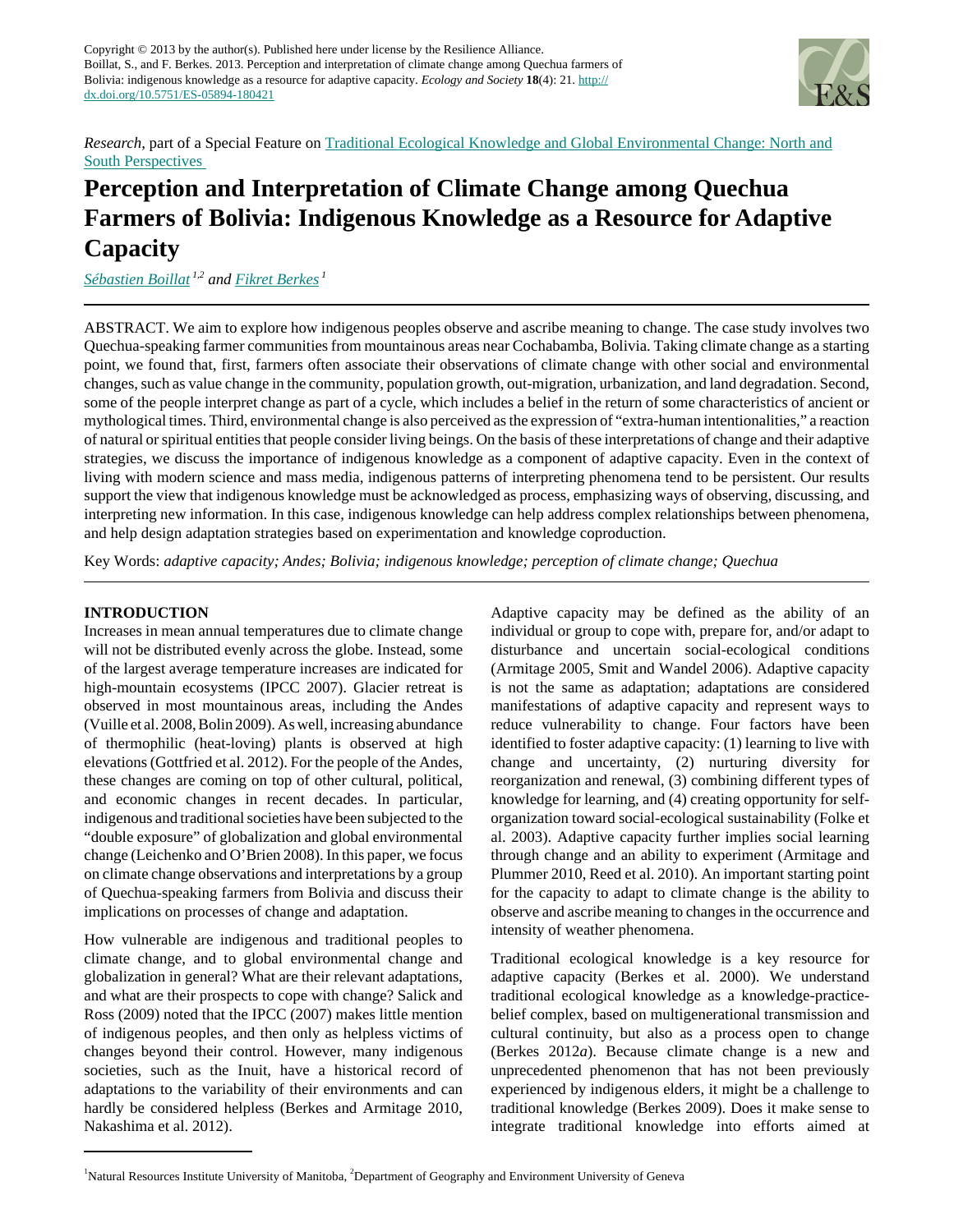enhancing indigenous people's adaptive capacity? To answer this question, we focus on how people understand or make sense of new observations and unfamiliar experiences. Our hypothesis is that indigenous and traditional peoples use their specific mental models, understood as representations of the world shared by social groups (Lynam and Brown 2011), to observe and interpret climate change.

There is literature regarding local climate change observations and how they are interpreted, from northern regions (e.g., Tyler et al. 2007, Berkes and Armitage 2010, Marin 2010) and from the south (Ovuka and Lindqvist 2000, Raj 2006). In the Andes, there is literature on the threats posed by climate change for small-scale farmers (Bolin 2009, Perez et al. 2010) as well as on locally existing observations and risk management strategies (Tapia et al. 2012). We extend the inquiry further by examining how people interpret change, and the possible implications of their interpretation for adaptive capacity and adaptation strategies.

Andean indigenous peoples have been experts in dealing with climate uncertainty and risk (Perez et al. 2010), significant because climate change is often manifested in terms of increases in variability and in extreme weather events (IPCC 2007). They interpret and react to climate change, drawing on traditional knowledge as well as new technologies. One of the main mechanisms for dealing with risk has been the use of agricultural land as scattered parcels (Campbell and Godoy 1986, Morlon 1992), diversification being a universal risk diffusion strategy (Turner et al. 2003).

Andean indigenous people also have a rich set of indicators used for indigenous ways of predicting the weather, including plant and animal indicators as well as astronomical phenomena (Chirveches 2006, Tapia et al. 2012). Andean ethnoclimatology is relatively well known (Orlove et al. 2002). Numerous generations of indigenous farmers of the Peruvian and Bolivian Andes have gathered in midwinter to observe the Pleiades. If this star cluster appears big and bright, this is understood to predict abundant rains and good harvests the following summer. If the cluster appears small and dim, farmers anticipate poor rains. These predictions are considered strong enough to dictate the choice of crops and areas planted. Orlove and colleagues have shown that Andean ethnoclimatology actually works.

*The apparent size and brightness of the Pleiades varies with the amount of thin, high cloud at the top of the troposphere, which in turn reflects the severity of El Niño conditions over the Pacific. Because rainfall in this region is generally sparse in El Niño years, this simple method provides a valuable forecast, one that is as good or better than any longterm prediction based on computer modeling of the ocean and atmosphere* (Orlove et al. 2002:428).

Farmer adaptations (Campbell and Godoy 1986) and farmer ethnoclimatology are thus important indicators of the capacity to adapt in the face of uncertainty and change. However, an important, and often overlooked, aspect of the issue is the interpretation of change. We address this gap by focusing on linking traditional knowledge, mental models, and adaptive capacity. We use the example of two villages in the Cochabamba area, Bolivia, to (1) examine how Quechuaspeaking farmers make observations of climate change and what kinds of change they consider significant; (2) explore how they ascribe meaning and interpret climate change; and (3) investigate strategies that they propose to adapt to climate change. The sections of the paper follow these three objectives, and the discussion focuses on how these three components contribute to the capacity of indigenous and traditional peoples to adapt to change.

## **AREA OF STUDY**

The Central Andes of Bolivia and Peru is the largest high mountain area located at tropical latitudes (Morlon 1992). The rural population of the area belongs mainly to the Quechua and Aymara ethnic groups. In Bolivia, indigenous identities are complex and have played a key role in contemporary politics (Gustafson 2009). Here we focus on a group of Quechua-speaking farmers of the Tunari Mountain Range, Central Bolivia, who simultaneously identify themselves as indigenous and as peasants (*campesinos*). This group is affiliated with the *Confederación Sindical Única de Trabajadores Campesinos de Bolivia* (CSUTCB, Unique Conferedation of Peasant Workers Union of Bolivia). CSUTCB is politically close to the government of Evo Morales and has experienced significant empowerment during the last decade (Healey 2009, Bottazzi and Rist 2012).

The Tunari Mountain Range starts at an altitude of 2500 m (Cochabamba valley) and reaches up to 5000 m (Tunari Peak), hosting a high variety of microclimatic and topographic features as well as seasonal rainfall with high interannual variability. The valley of Cochabamba hosts the fast growing city of Cochabamba and has an especially dry climate because of the rain shadow of the mountain range that blocks humid air masses coming from the northeast (Navarro and Maldonado 2002). The whole mountain range was declared a National Park in 1991 but with limited implementation (Boillat et al. 2008).

The area has been inhabited by Quechua-speaking farmers since the expansion of the Inca rule in the 15th Century (Wachtel 1981). Until the Bolivian agrarian reform in 1953, the area was divided in large *hacienda* properties ruled by Spanish-descendent or *mestizo* landlords who employed indigenous workers under a serfdom system. After the expropriation of the *haciendas*, land was granted to the indigenous workers who had formed agrarian syndicates. Syndicate members with their families form peasant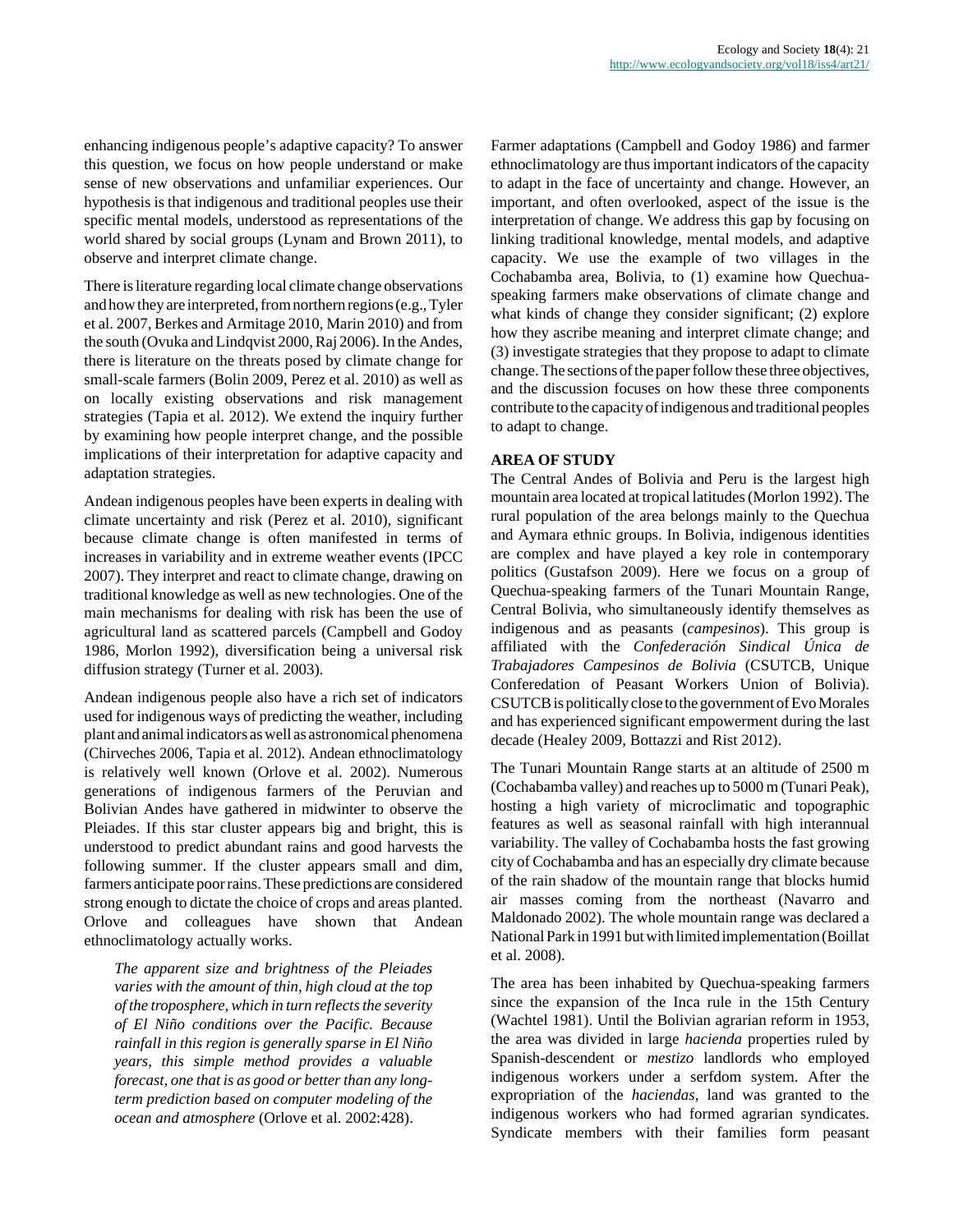

**Fig. 1**. Location of the area of study with the communities of Chorojo and Tirani.

communities, usually scattered settlements, which are the basic social organization units in the area. They own a collective title to a contiguous area of land that they consider their territory.

Farmers in the Tunari Mountains practice small-scale cultivation and livestock breeding at different altitudes. Irrigated fields are mainly located on the mountain slope, between 2600 and 3000 m. There, two harvests can be made in one year, with traditional corn cultivation complemented by cut flowers aimed for city markets. Above 3000 m, cultivation highly relies on seasonal rainfall and is limited by night frost occurring during the winter. At this altitude, only one harvest per year is possible and the main crop is potato, planted in September and harvested in April and May. The farmers never plant potatoes for two consecutive years on the same plot of land. They plant other Andean tubers such as *oca* (*Oxalis tuberosa*), *ulluco* (*Ullucus tuberosus*), and *mashua* (*Tropaeolum tuberosum*) on the second year, and barley, oats, peas, lupine, or lima beans on the third.

Some short-growing and cold-resistant varieties of corn can be grown up to 3600 m, and potatoes can be grown up to 4100 m. After three or four cultivation years, land is fallowed to "let it rest," and grazed with sheep and llamas. Fallow duration varies according to soil fertility, slope, availability of water, and mainly increases with altitude: from 2 to 5 years at 3500 m, to 10 years and more at 3900 m. Although valley people usually cultivate continuous plots, highland households typically work between 6 and 20 small cultivation plots, of between 300 and 2500 m². Most families use diverse tenure arrangements to access plots, including private property, customary access to communal plots, or sharecropping with wealthier families.

To capture a diversity of views among Tunari Mountains dwellers, we chose to work with two peasant communities representing two ends of a geographical and socioeconomic continuum between rural highland and peri-urban valley farmers (Fig. 1). Chorojo represents the typical rural highland community in the Tunari Mountains, with about 60 households dwelling between 3500 and 3900 m and a territory with an altitude range from 3400 to 4600 m. Tirani is an example of a peri-urban valley community adjacent to the city's outskirts with about 350 households, and a territory at 2700 to 4500 m, with most people dwelling below 3000 m.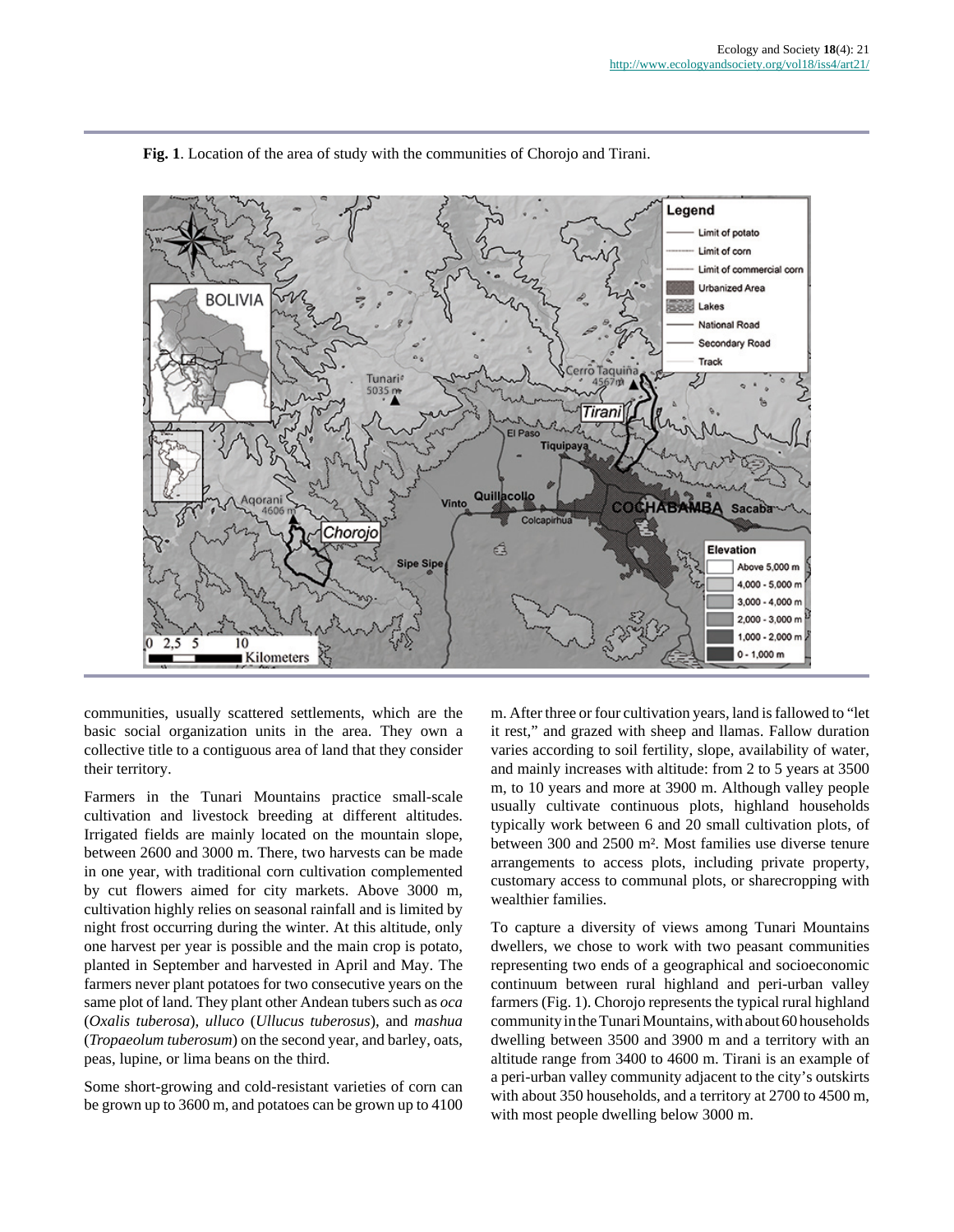|              | Observed changes                                                                                   | Observed impacts                                                                    |
|--------------|----------------------------------------------------------------------------------------------------|-------------------------------------------------------------------------------------|
| Temperature  | • In general the climate is warmer                                                                 | • There are too few frost nights in winter to make                                  |
|              | • More daily temperature extremes                                                                  | dehydrated potatoes (chuño)                                                         |
|              | • Frost days are less predictable and come at any                                                  | • Heat increases the incidence of Andean potato weevil                              |
|              | season                                                                                             | ( <i>Premnotrypes spp</i> ) and other pests                                         |
|              |                                                                                                    | • Potatoes can now be cultivated up to $4,200 - 4,300$ m;                           |
|              |                                                                                                    | but frost can come at any time                                                      |
|              |                                                                                                    | • Corn grows better, but often fails because of lack of                             |
|              |                                                                                                    | rainfall                                                                            |
| Rainfall     | • Rainy season starts later and is less predictable<br>• Rains concentrate in January and February | • Hail causes strong damage to the crops, especially when<br>potatoes are in flower |
|              | • Rainfall comes as "crazy rains," in the form of                                                  | • Strong rains wash the soil and provoke landslides,                                |
|              | storms and with hail                                                                               | making land less fertile and difficult to plow                                      |
|              | • Hail is more frequent                                                                            |                                                                                     |
| Wind         | • There is more wind                                                                               | • Strong winds from the valley "blow away" the rain                                 |
|              | • Wind direction now comes from the valley                                                         |                                                                                     |
| <b>Biota</b> | • Shrubs (Gynoxys glabriuscula, Baccharis                                                          | • Shrub encroachment affects the quality of pastures                                |
|              | dracunculifolia) and trees (Polylepis subtusalbida)                                                |                                                                                     |
|              | observed at higher altitudes                                                                       |                                                                                     |

**Table 1**. Observed weather changes and their impact in Chorojo.

#### **METHODS**

Research findings build on extensive ethnographic fieldwork carried out in the two communities during 2004-06, with the objective of understanding the use of traditional ecological knowledge in local ecosystem management (Boillat 2007). This study is based on follow-up field work carried out from May to December 2011, with semistructured interviews about people's observations and interpretation of changes in the occurrence and intensity of weather phenomena. Twenty-eight households were selected using the "snowball" technique, 17 in Chorojo and 11 in Tirani. In Tirani, households were selected among those who still farm (about 50 in the community), as main or as secondary activity.

Within each household we focused on "community experts," mostly male household heads but sometimes also women and younger people, who spend most of their time in the community and are most likely to use their knowledge to practice agriculture. Informants (age range 19 to 80) were asked (1) whether they had observed changes in temperature, rainfall, and other weather phenomena; (2) and if so, what changes they observed; and (3) the consequences of these changes on farming. The time frame of changes was not given, but a 10-year period was suggested if asked back. The questions were open-ended, without a list of topics to select from. Thus the topics that came up were the ones spontaneously mentioned by the interviewees. Then they were asked (4) why they think that these changes were occurring and (5) what they were doing to cope with these changes. Finally, the households involved also produced land use maps (following Tobias 2000), locating the history of their productive activities on a map of the community territory. Results were then discussed and validated at the monthly community meetings.

#### **RESULTS**

#### **Local observations of climate change and its impact**

All but two interviewed households stated that the climate has become warmer during the last two decades (Table 1, 2). In Chorojo, where potato cultivation is more important, people were concerned by the increased incidence of potato insect and fungi pests that they attributed to warmer temperatures, but also to air pollution, soil fertility loss, and increased use of pesticides.

People from the higher areas of both communities have noticed a decrease in the number and intensity of frost nights during the winter. One of the consequences is the difficulty to process potatoes into *chuño*, a freeze-dried product that requires exposure to alternative night frosts and intense day sunlight for one to two weeks. If the cold is not intense enough, potatoes dry up instead of freezing and spoil, as happened to some families in 2011. Nevertheless, some people also noticed an increase of summer temperatures, and a few also acknowledged the advantage of sowing crops in higher areas. After 2004, the community of Chorojo started to open small areas of potato cultivation at 4150 m. Moreover, pasture lands between 4100 and 4300 m were distributed among all community members to be cultivated in the near future. Two households mentioned that they increased their corn or pea cultivation at their upper limits. In Tirani, a family dwelling at 4000 m started to sow cut flowers and established some potato plots at 4200 m. The farmer involved stated: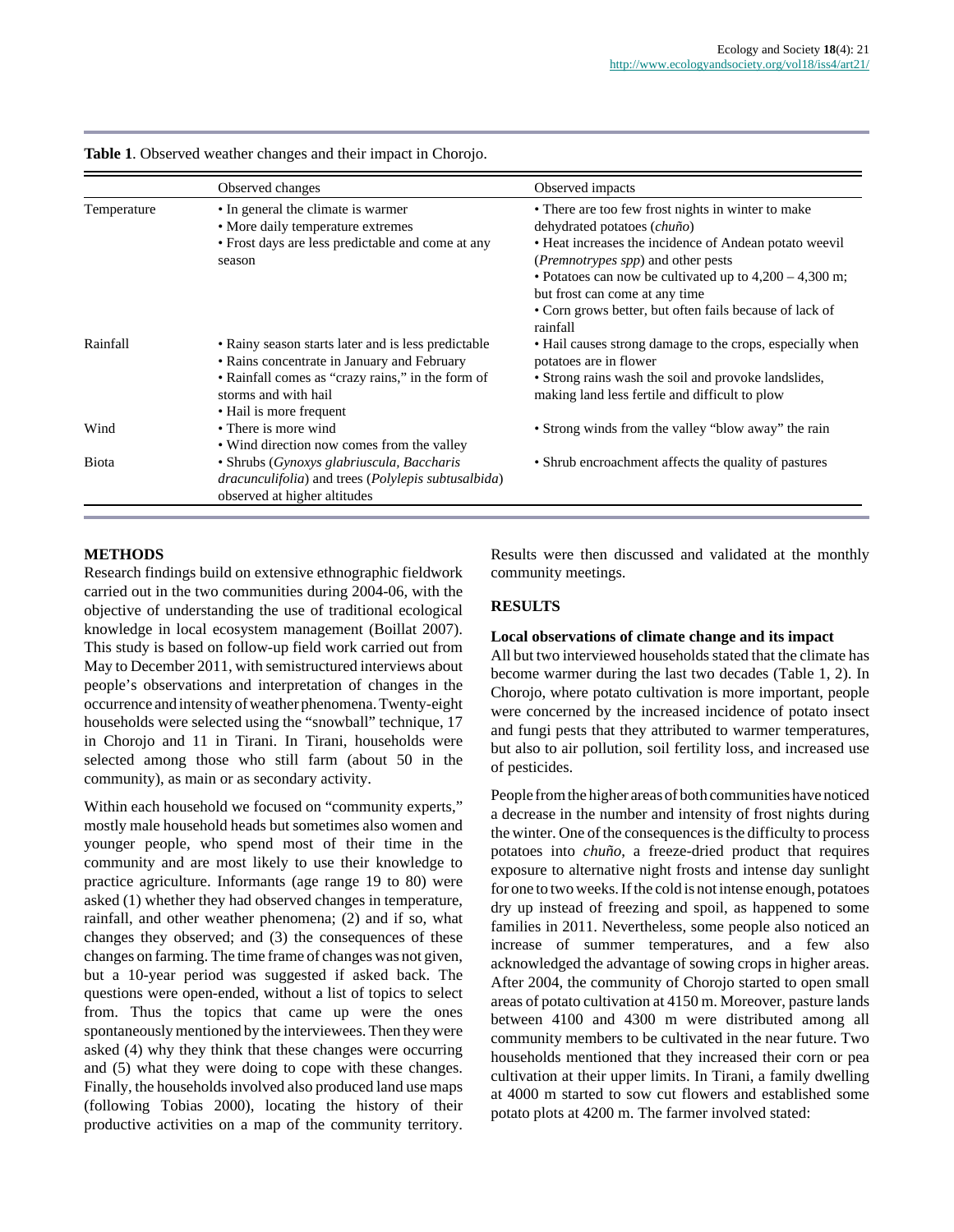|              | Observed changes                                     | Observed impacts                                            |
|--------------|------------------------------------------------------|-------------------------------------------------------------|
| Temperature  | • In general the climate is warmer                   | • Less frost nights make it possible to cultivate corn and  |
|              | • There are less nights with frost in the winter     | cut flowers in higher areas, and open up potato cultivation |
|              | • Highland ponds do not freeze any more in winter    | at $4200 \text{ m}$                                         |
|              |                                                      | • In the valley, strong sunshine harms the plants and       |
|              |                                                      | increases pests                                             |
|              |                                                      | • Heat makes cattle aggressive                              |
| Rainfall     | • Total annual rainfall diminished                   | • Water availability diminished                             |
|              | • Rainy season starts later or is less predictable   | • Higher reliance on irrigation system                      |
|              | • Interannual variability in rainfall has increased  | • Alternance of rain and heat during the day harm the       |
|              | • Rains are stronger and distribution is more uneven | plants                                                      |
| Wind         | • Wind comes now form the north and the east         | • Rainfall coming from the northeast is more beneficial     |
| <b>Biota</b> | • Weeds and shrubs grow faster                       | • Weeds harder to remove from crops                         |

**Table 2**. Observed weather changes and their impact in Tirani.

*It is the limit; there are no more crops in higher areas. In this place crops did not produce before. In recent times crops are producing here. This is because in past times the cold did not let the crops grow.* (M, aged 62, Tirani)

Other people, however, pointed out that temperature extremes have increased, with higher thermal amplitude within a season. Thus sowing in higher areas is still highly risky because of night frosts. Most villagers of both communities expressed more concerns about the distribution and predictability of rainfall, rather than about the total amount of rainfall. The beginning of the rainy season is especially relevant in rain-fed cultivation because early rains are necessary to enable early potato plantation. Thus one main concern was that rainfall now concentrates in January and February when it should be more evenly distributed from end of September to beginning of March. A villager from Tirani expressed the following:

*Everything changed. It is not like before. Here at least, the weather was good twenty years ago. Now since then everything changed, for example the rains don't come in their right time, it's not the season, and it varies a lot.* (M, aged 47, Tirani)

People from Chorojo were also concerned by the incidence of hail, which increases with altitude and can destroy entire crops. Hail comes together with "crazy rains" (*loco paras*), which are violent storms that have become more frequent. They considered hail as especially critical in December and January, when potatoes start flowering and tuber building. Farmers from Chorojo stated the following:

*The weather has changed too much, there is more heat and more wind, there are crazy rains and it is harmful. Very clumsy rains come, and hail falls. The weather is not good like before, it harms the crops.* (M, aged 80, Chorojo)

*Before, the rains were quiet, smoother and very constant. It was not like now, these crazy rains that make rivers everywhere. There is hail as well.* (M, aged 72, Chorojo)

An additional concern about violent rains was that they increase soil erosion. Some households from Chorojo spontaneously mentioned an overall decrease in land productivity due to soil erosion. People said the risk of erosion is especially high when rains start late, leaving the soil with poor vegetation cover, thus making it more vulnerable.

#### **Observing the weather**

Because rain-fed cultivation is highly dependent on rainfall patterns, the farmers have to make crucial decisions about sowing time, location of cultivation plots, and the varieties of crops used. In both Tirani and Chorojo, people make these decisions on the basis of their observations of what they call the "signs of weather" (*señas del tiempo*). Traditional knowledge on weather prediction was recorded during the fieldwork, consistent with earlier studies (see Chirveches 2006). People observed for example the location of the eggs of the *leuque leuque* (*Vanellus resplendens,* Andean lapwing) or the flowering patterns of *Berberis commutata* to predict the abundance of rain. These indicators were still used despite changes in weather patterns; most people thought that they were still valid but need to be reassessed and observed more carefully.

While some indicators like the form and color of clouds or animal behavior were used to predict short-term weather changes, there were also long-term indicators observed during the winter (June to August) to predict the coming rain season. One of them was the brightness of the Pleiades (Orlove et al. 2002) which is known and used by several people in Chorojo and Tirani, but many other indicators were used as well, as the following statements show: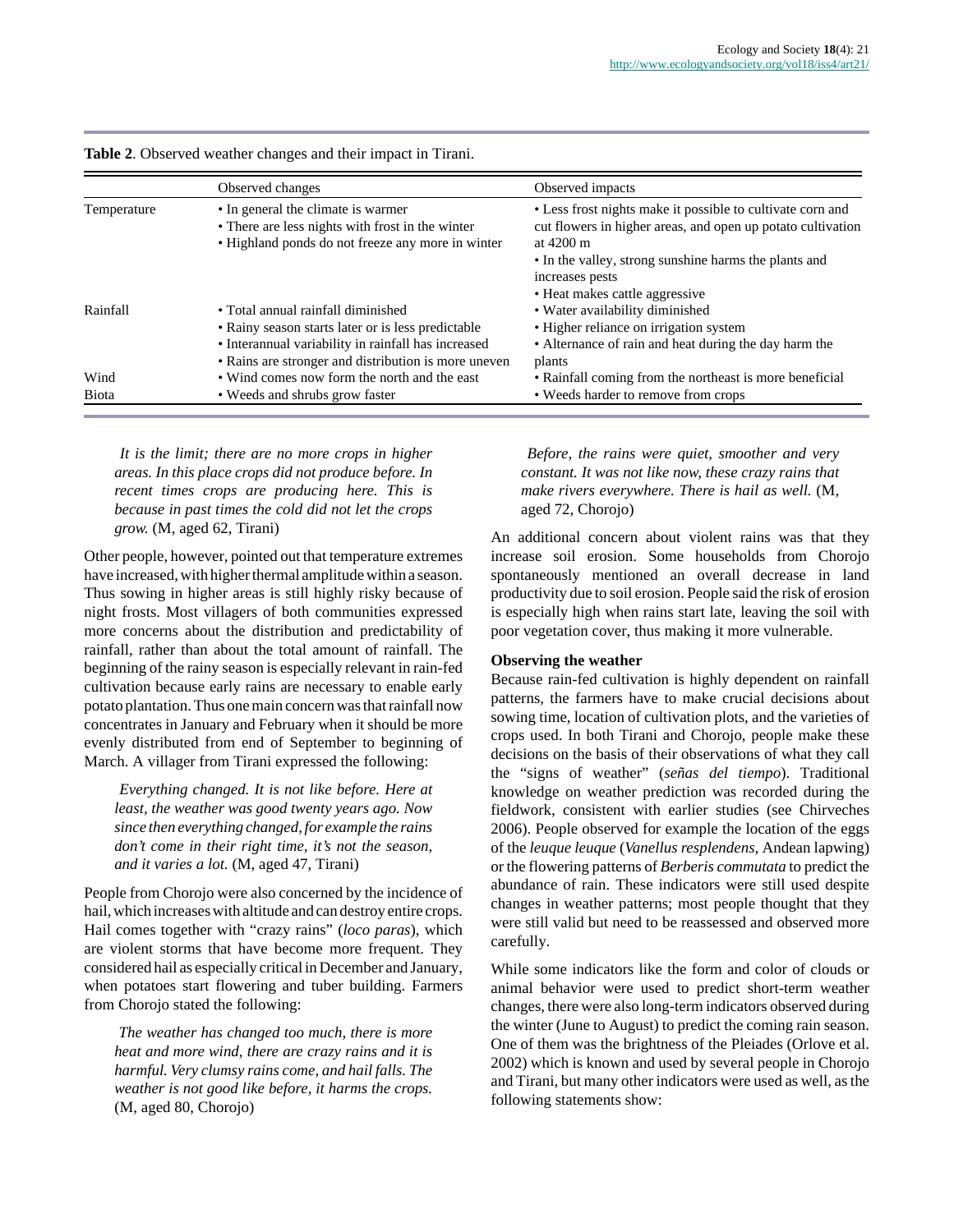*In August ... , when Antonio* [nickname of the Andean fox, *Lycalopex culpaeus*] *goes down* [to the river] *and howls, it is a sign for a good year, if he howls normally it is a good sign, when it is for a bad year, he does not go down, he only walks on the hilltops, and he howls intermittently.* (M, aged 37, Chorojo)

*For the rainy season, there is an important secret to know if it will rain or not, in the stone. ... Stones sweat like humans do. So, when it has a couple of flakes, like snow, that year will have a good rain. ... In the month of August, you have to watch the stone's temperature. ... You have to see its temperature, it attracts the time of heat. Then when there is much heat, it will not sweat any more, the heat dries it up.* (M, aged 70, Tirani)

The major decision in using long-term prediction was the time to plant potatoes. When asked what to do if a good or bad year is predicted, a villager from Chorojo answered:

*I look at the flowers of the muña* [*Clinopodium bolivianum*]*. ... It starts* [to flower] *in August, just before September which is the time to plant potatoes. So if flowers are well clustered, it is going to be a good year, and it flowers abundantly. ... If the muña flowers well, I can start sowing tomorrow, and next day, and over next day.* (M, aged 42, Chorojo)

When we asked what happened if the *muña* does not flower abundantly, the answer was:

*... then* [you do] *not* [have to sow] *the day after the other. One has to wait for a week between each sowing. Then when the potato flowers, rainfall must come, but sometimes the rain gets lost, so the harvest might be lost, but I have the other plot that flowers later.* (M, aged 42, Chorojo)

If a "bad year" is predicted, people assume a more prudent attitude and spread their sowings temporally to cope with the perceived higher risk of drought. Therefore, the long-term observation of weather indicators plays a key role in taking crucial decisions.

#### **Interpretations of change**

Answers to the question "why do they think that these changes are occurring" were diverse and showed how people interpret change. The first three statements come from Chorojo:

*Before there used to be more respect* [for our customs]*, now there is no respect, this is why the weather has changed as well. If it stays like this, things are going to be worse.* (F, aged 57, Chorojo)

*I don't like this change ... there is more hail, more rain, unexpected cold or strong heat. This is due to* *people's bad lives, their infidelities, everybody behaves badly and therefore these things come. For example, in the community some people brought skulls to practice witchcraft. This makes the Pachamama get angry and she does not want to provide us with food any more.* (M, aged 24, Chorojo)

*It seems that, as the "brothers" (people converted to evangelical groups) announced: there will be heat, rains, and landslides; it seems that this is truly happening. This may be the Final Judgment. ... Probably in the Bible it is like this, I am thinking about that.* (M, aged 37, Chorojo)

The first two statements refer to a loss of values that are not necessarily environmental. They show that some people attribute climate change to different causes than do scientists, and that they postulate a direct relationship between values and climate. The second statement's causal explanation refers more specifically to the mood of the *Pachamama*, the maternal creator-figure linked with crop production (Van den Berg 1990), that is thought to directly respond to human behavior with reward or punishment. The third statement refers to interpretations promoted by some Christian Evangelical movements, seeing environmental changes as signs of a coming apocalypse, the ultimate response of God to inappropriate human behavior.

People from Tirani associated climate change more directly with environmental behavior:

*It changes, I don't know, it should be like they say, the "systematic change" (cambio sistematico), the pollution, all these factors are the cause. It is visible, now heat is more intense.* (M, aged 50, Tirani)

*If I am correct it is because of our own hands, we harm it, from above, and this happens. With the cars and everything.* (M, aged 26, Tirani)

The first statement shows that the speaker knows about climate change, but he interprets it in a broader way, considering that factors are many and everything is changing. The second statement makes the link between environmental behavior and climate change, but does not ascribe the main cause to the industrialized countries and those that emit more greenhouse gases. Rather, its author considers his community as also being responsible for the change.

Some statements, two from Tirani and one from Chorojo, also expressed the idea of present change referring back to what already happened in the past:

*Some years there is a lot of rain, some years there is none. Thus, it seems that every 100 years the weather changes.* (M, aged 62, Tirani)

*I believe that the weather is doing roundtrips to other planets; I think it is like this. It went to the corner* [of the mountain]*, because now the rain*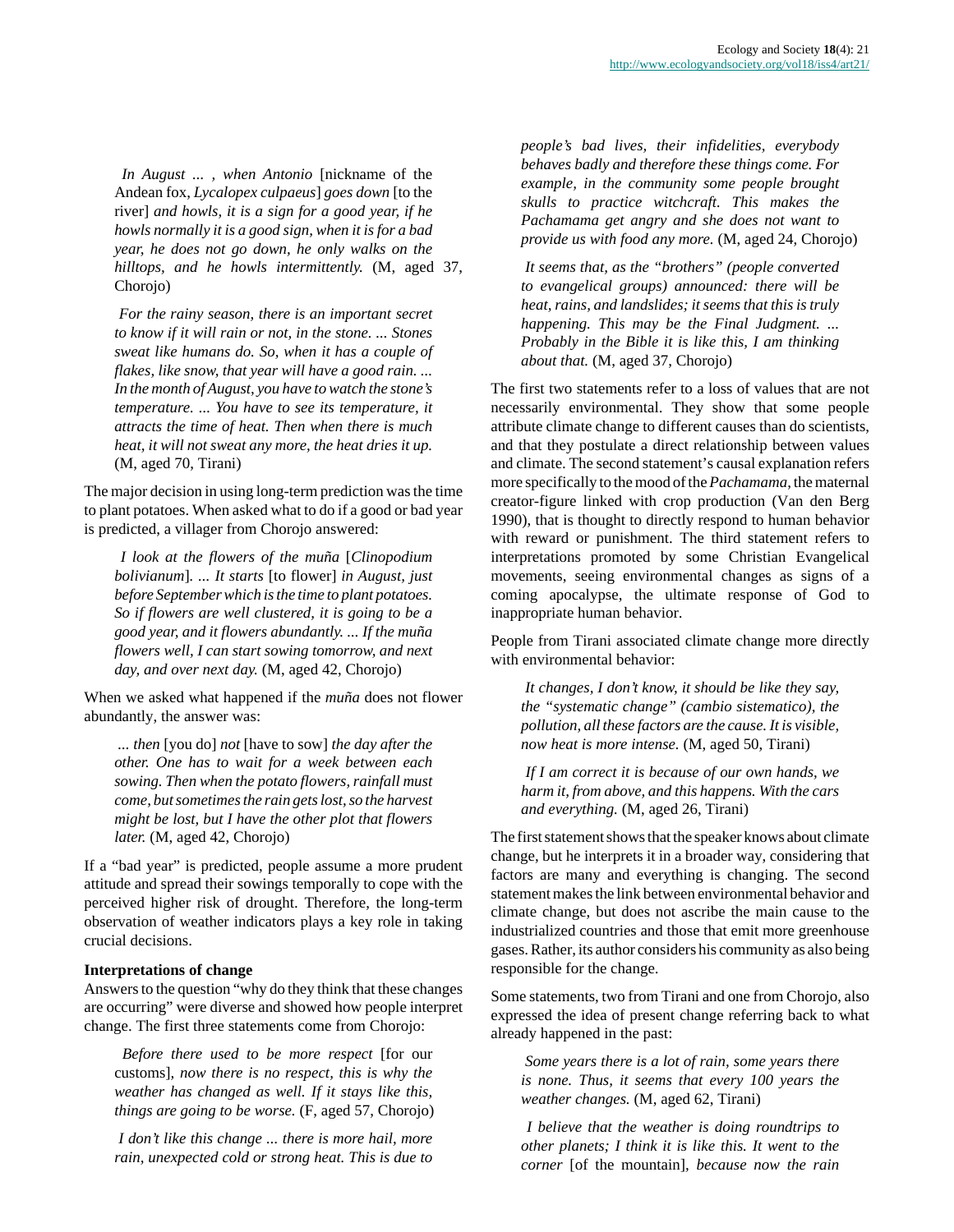*comes from the North, and from the East as well.* (M, aged 56, Tirani)

*These lands* [above 4100 m] *are what the Incas left behind; these lands are very fertile; it must have been like that before; there must have been houses there. Now, what was before has turned over to us.* (F, aged 40, Chorojo)

These quotes show that some people perceive climate change not necessarily as an unprecedented phenomenon but as possibly cyclic. They believe that some characteristics of ancient times, like the Inca rule in the case of Chorojo, could be coming back.

Finally, some statements, all from Tirani, also show how people interpret specific weather phenomena:

*When hail falls, people say: 'Hail falls because of someone's fault.' It is a punishment, and I think it must be so ...* (F, aged 40, Tirani)

*Down there, by the crossroads, there is a hole. Sometimes when the sun is setting you can hear there a baby crying. We say that it is because they used to bury aborted babies there. Then, hail rises from there. And hail also affects the burned parts. It also affects places which are half burned. It is truly punishment.* (M, aged 70, Tirani)

*The lakes get angry, as do the mountains, when we approach a lake when there are no human people. ... Vapors rise from the lakes, or hail falls, or cold or wind comes. But when the lakes are tame, in that case nothing happens.* (M, aged 70, Tirani)

*From that side it (the rain) came before, but now since they opened the mine, bye, the rain disappeared ... That place was always mean. And they forced it to be good. It was a mean place, it got angry, so it was, now it is tame.* (M, aged 24, Tirani)

The four statements share the idea that weather phenomena can occur as a reaction of an "extra-human intentionality." Hail is often considered a punishment from God or the *Pachamama* in response to inappropriate human behavior. The belief also exists in Chorojo: after a strong hail event, the families with daughters who had (secretly) performed abortions were obliged to pay for the crop damage due to hail.

The last two statements also show that not only God or *Pachamama* can become angry; according to people's beliefs, a lake can also intentionally provoke hail or storms. A common belief is that places where there are no "human people" become angry when someone approaches them. The emphasis on "human people" means that other kinds of "people" like spiritual beings may inhabit these places and react to human presence by first getting angry and then getting "tame" as humans permanently occupy the place. This expresses again the idea of "extra-human intentionality." For a review of Bolivian Andean beliefs in such creatures, see Spedding (1992).

#### **Adaptations to climatic risks**

How do Andean farmers adapt to increasingly unpredictable and changing weather conditions that they perceive? A common land use practice is to disperse cultivated plots across the community's territory. Figure 2 shows the location of plots of five households from Chorojo. Instead of a single continuous plot, most people cultivate parcels scattered across the community's land, at different elevations and on different aspects. They clearly identify the function of this strategy as risk reduction:

**Fig. 2**. Location of cultivation plots in Chorojo.



*My land is everywhere. It is down there, over there too, on that peak, I have in Chimpa Chica* [the opposite hillside]*; I have plots everywhere. Because some parts do not produce and other produce well, that is why.* (M, aged 42, Chorojo)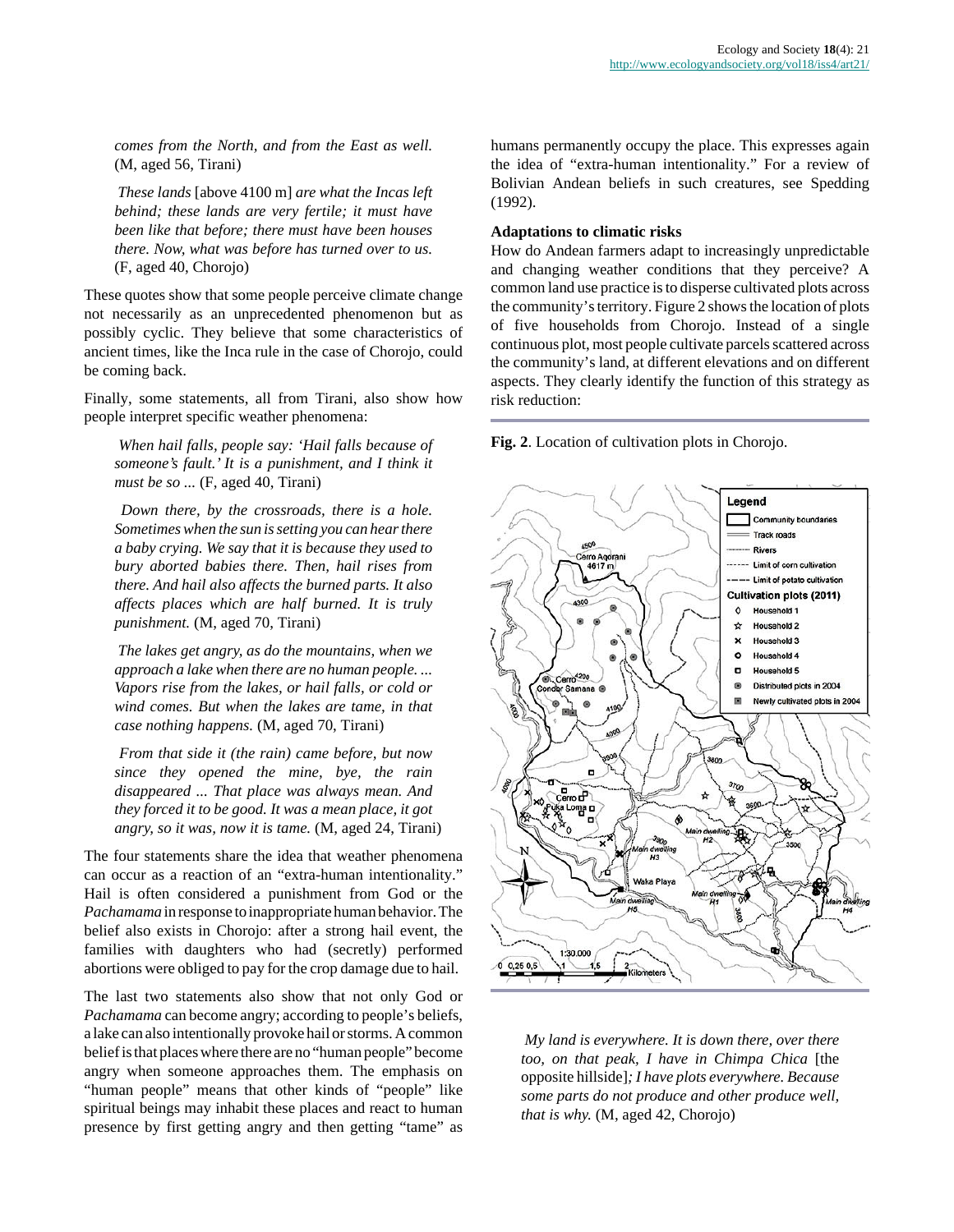Figure 2 also shows the lands that were distributed above 4100 m and the plots that were opened up at 4150 m. These plots started in 2004 on a communal decision to take the opportunity of producing potatoes of better quality and free of disease:

*In higher areas, we can get even better harvests, because up there, there are no pollutants yet. One year we planted there, it was 12 years ago, these lands were virgin and did not have diseases ... Potatoes produced there were very tasty and floury. So again we will need to go up to the hills, so we distributed the plots among us, but we did not sow them yet.* (M, aged 37, Chorojo)

However, in 2011, most plots at this altitude were left fallow. The farmers who opened up these plots explicitly qualified it as an experiment: nobody would sow all his plots at an altitude that high, where hail and frost can occur at any time during the year. Typically, a household would sow one of its 10 plots there, considering the option that it will produce good potatoes, yet taking into account the risks.

Figure 3 shows that in Chorojo, higher dwelling households tend to have the more dispersed plots. Though this trend would have to be confirmed by a larger sample, high altitude increases the risk of hail and frost, which are localized phenomena. There, dispersing parcels increases the chances to succeed in at least part of the harvest. At lower altitudes, such strategy is less crucial, and there are also more irrigated plots. In the case of Tirani (Fig. 4), most people, with the exception of two households, now dwell in the peri-urban area of the valley. All households that work less than six plots, enclosed in an oval, have jobs in the city and practice agriculture as a secondary activity only. Those who rely mainly on agriculture for their livelihoods also tend to cultivate discontinuous plots.

**Fig. 3**. Chorojo: number of cultivated plots of 17 households in relation with altitude.



**Fig. 4**. Tirani: number of cultivated plots of 11 households in relation with altitude.



Furthermore, many people from Chorojo, and some in Tirani, believe that they can actively influence the weather in the short term with their own will and faith:

*Sometimes it rains very hard and turns our field into mud, then we ask for the rain to calm ... when we do nothing and the weeds grow too much, then we think ... please calm down.* (F, aged 40, Tirani)

*To ask for rain, people fast together with their boy children. They walk around, near the school; they go and come back to the hills. Sometimes they sacrifice a sheep and the blood is Pachamama, this is an ancient custom from our grandfathers.* (M, aged 37, Chorojo)

The second statement refers to a procession Chorojo people perform during the Christmas seasons to ask for rain. Men and boys fast and take water from the highest mountain lakes to pour it back into the village's springs, with the aim to stimulate rain.

In Chorojo and in Tirani, more recent adaptations based on external support have also appeared in the last decades, focusing mainly on the expansion of irrigation and on soil conservation. The decentralization process that started in the country in 1994 enabled the communities to increasingly request local government support for infrastructure. In Chorojo, water collection ponds have been built and PVC tubes and sprinklers have been installed with the support of the municipality of Sipe Sipe to extend the irrigation system and save water. Another project on soil conservation is being implemented by the Cochabamba provincial government and a Catholic NGO. In Tirani, soil conservation infrastructures have been built by the provincial government, and the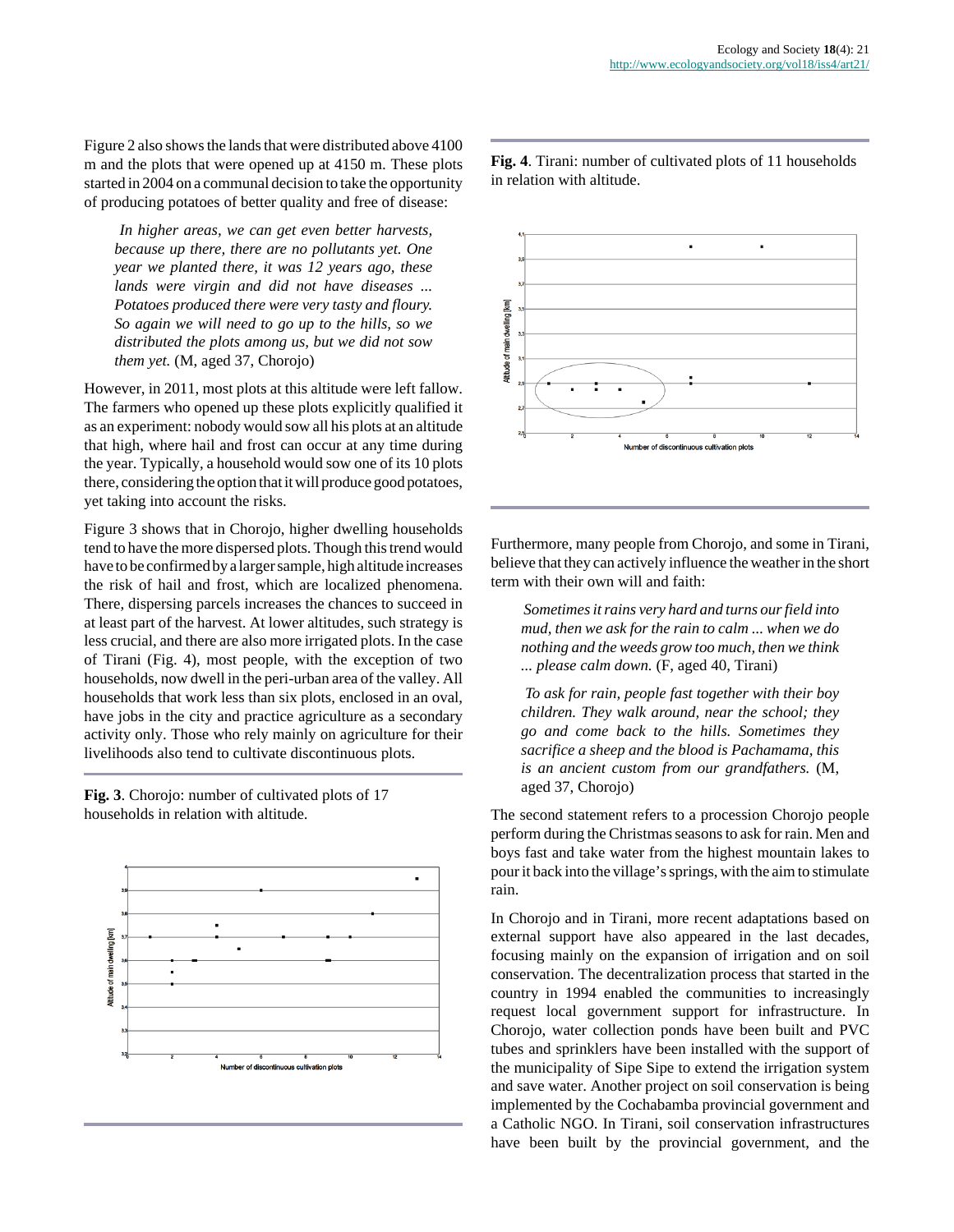community has submitted a project to the municipal government to expand the irrigation system to the highlands.

Extensive familial and social networks that reach beyond the community also help farmers to deal with the risk of harvest loss in adverse climatic conditions. These networks have existed for a long time in the area (Condarco and Murra 1987). Currently, most people from both communities have relatives living in other parts of the Cochabamba region like the towns of Sipe Sipe and Quillacollo, or the Chapare lowlands where they sometimes own land as well. They rely on their networks of numerous godfathers chosen among wealthier families in the town or the city for economic support.

Finally, off-farm labor and out-migration are important household strategies in the area. In both communities, most people do not rely completely on their harvest for their livelihoods. Insufficient access to land is often mentioned as a reason to migrate. In Tirani most people have access to seasonal jobs in the city in case of crop failure. They can take jobs in the city without migrating, but have been increasingly giving up agriculture because of afforestation linked to the implementation of the Tunari national park (Boillat et al. 2008). In Chorojo, only one or two young adults per households stay in the community and usually migrate seasonally. Permanent migration to the nearby town of Sipe Sipe has increased during the last decade because of better education, services, as well as job opportunities in construction, transportation, trade, and even municipal government. Nevertheless, permanent migrants very rarely sell their land and usually go back to their community to work their plots during sowing and harvest time, or rent them.

#### **DISCUSSION**

People of Chorojo and Tirani clearly observed changes in weather phenomena and biota distribution, presumably related to global climate change. Their observations rely on their personal experience and are more detailed than science and media discourse on global climate change (Marin and Berkes 2013). People's general observations of change were consistent with scientific observations (Perez et al. 2010, Marengo et al. 2011), and went beyond merely temperature increases to include unpredictability of rainfall, increase of extreme events, and incidence of pests. The observed changes and impacts varied with altitude: at higher altitudes, the main concern was increasing frequency of storms and hail causing crop damage; at lower altitudes (the valley) it was drought and the overall availability of water. A general concern was the concentration of the rainy season within a shorter period, also observed by other farmers (Tapia et al. 2012) and scientists (Ticehurst et al. 2009).

The Quechua have diverse interpretations to make sense of climate change. However, these interpretations shared the idea of associating climate change with other kinds of change, i.e., cultural and environmental changes, such as loss of customs,

population growth, out-migration, urbanization, and land degradation. They seemed to regard the various phenomena of change as being related, as also noted with some other indigenous groups (Peloquin and Berkes 2009). Quechua observations can be summarized in three points.

First, the farmers did not consider climate change as an isolated phenomenon. Rather, they tended to associate it with other social and environmental changes observed, such as loss of values and urbanization. Some answers to the question why change is occurring linked changes directly to human moral and spiritual behavior, while others made the link between change and environmental behavior. Even in the latter case, however, farmers did not mention or seek global causes for the problem, but rather looked for local causes and associations.

Second, some people did not consider climate change as an unknown and unprecedented phenomenon but interpreted it as part of a cycle. This included a belief in the return of some characteristics of ancient times, but also mythical references to both Christian and "Incan Utopia" millenarianism, ideologies that have a long history in the Andean cultural context (Flores Galindo et al. 2010). These interpretations suggest that people seek clues about what is happening within the deepest part of their collective social memory, historical or mythical, and often idealized. This "return of idealized ancient times" idea might be worth exploring further in studying Quechua and other indigenous perceptions of change.

Third, environmental phenomena were interpreted as the expression of "extra-human intentionalities." In this case environmental change is related to a reaction of natural or spiritual entities that the Quechua of Chorojo and Tirani consider to have life-like characteristics (Boillat et al. 2013; also compare with Miller and Davidson-Hunt 2010). Associating phenomena with the agency of natural or spiritual entities can be interpreted as knowledge that addresses multiple and complex causes of phenomena. In this sense, Quechua indigenous knowledge interprets complex causality, focusing on the meaning rather than on the detailed explanation of a phenomenon (Rist and Dadouh-Guebas 2006). Similar concepts of causality are also found among other indigenous groups (Berkes 2012*a*). Thus rather than trying to provide reductionist cause-effect explanations for climate change, as Western science often does, indigenous knowledge acknowledges uncertainty and unpredictability, and recognize natural cycles (Peloquin and Berkes 2009).

Although the small sample does not allow identifying differences in knowledge by age-group and gender, expressions of the indigenous patterns of interpretation were common among "community experts" who include all age groups and gender, even in the peri-urban community of Tirani where people are in close contact with modern science and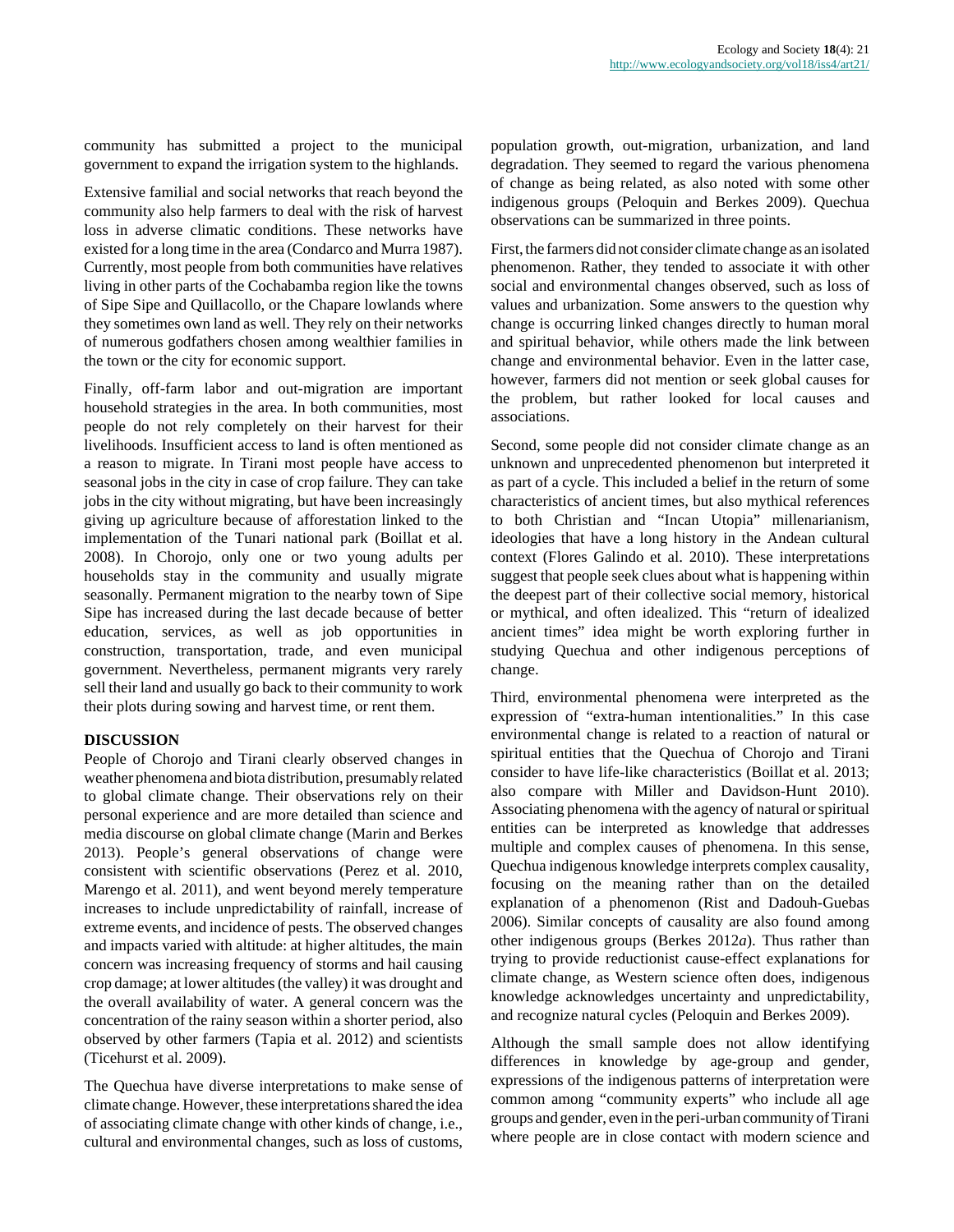mass media. The question of whether these patterns of interpretation are used by less knowledgeable or less interested people remains open. Nevertheless, climate change does not seem to have challenged traditional knowledge; different agegroups and gender are clearly recreating their knowledge using their own mental models, understood as their specific way of representing the world, and are likely to influence each other. These models include the observation of many variables that go beyond climatic and biological observations to include people's own assessment of social aspects, a worldview governed by the agency of spiritual entities and the relationships with them, and an active inquiry into the collective social memory.

These considerations highlight the importance of traditional knowledge to assess and adapt to climate change. On the one hand, a reason for the persistence of indigenous interpretations may be that climate science, poorly developed in Bolivia and ill-suited to explain extreme local variability in the Andes (Sherwood and Bentley 2009) is simply not satisfactory. On the other hand, traditional knowledge and belief is livelihoodoriented and integrative. Linking climate change with social and spiritual values might be at odds with scientific interpretations. However, such interpretations help people to address and deal with the complex interplay between climatic, ecological, social, economic, and political change. In this regard, there were some parallels with the climate change sense-making of Mongolian herders (Marin 2010), as well as with the Inuit observations of weather variability and unpredictability (Weatherhead et al. 2010). Furthermore, indigenous ways of observing do not seem to have been challenged by climate change. This highlights the significance of considering traditional knowledge as process rather than as content (Berkes 2009) and acknowledge its dynamic and integrative nature.

How do these findings relate to the ability of the Quechua to cope with, prepare for, and/or adapt to disturbance and uncertain social-ecological conditions, i.e., their adaptive capacity (Armitage 2005)? Andean farmers have learned to live with change and uncertainty; their adaptations that deal with the interannual variability of rainfall are impressive. These adaptations have been practiced for a long time in the area and include anticipating/forecasting the next season's rainfall and making agricultural decisions accordingly (Orlove et al. 2002); and dispersing sowing in time and space, and accessing plots at different altitudes and aspects (Campbell and Godoy 1986, Morlon 1992).

Successful past adaptation, however, is not the same as adaptive capacity to deal with new changes. Fundamental components of adaptive capacity include the ability for social learning and ability to experiment (Armitage and Plummer 2010). A small number of people are in fact experimenting with ways of taking advantage of higher temperatures by planting potatoes beyond their previous altitude limits. These are the people who dwell in the highest areas, and who are the local experts in the traditional knowledge of farming at the margins. Beliefs that associate climate change with other kinds of change might be an important component for social learning in the communities, because observed changes can contribute to internal reflection processes on social organization and values (Rist et al. 2007).

Communities are learning to expand their social networks and access external support for nontraditional adaptations, such as expanded irrigation systems using modern technology, thus clearly combining different types of knowledge. Being indigenous seems no longer to be a barrier to access support for these adaptation measures. The Bolivian government is taking seriously the need to support peasant and indigenous communities to adapt to climate change, but we consider it too early to assess how the political will to help is translated into practice.

Out-migration and off-farm labor as adaptations are more controversial. First, as observed by Tacoli (2009) in other contexts, climate change is rarely the main reason to migrate. Rather, socioeconomic factors like the attraction to the town, land access issues, and protected area enforcement in the case of Tirani play key roles. Second, different types of migration have different outcomes. Definitive migration to big cities has been deemed a worst-case scenario (Bolin 2009). However, in our study area migration is mainly oriented to small towns and linked with local empowerment; it involves income diversification without complete abandonment of farming. This strategy can be interpreted as an adaptation to cope with livelihood risks and to expand social networks, which can help to lower pressure on local resources and enable investments (Tacoli 2009). In that case one has to ask whether an aging workforce threatens community institutions, and whether less time spent on farming threatens knowledge transmission. Studies with larger samples could help address these questions.

## **CONCLUSION**

Indigenous peoples living in extreme environments like the Andes have a long record of knowledge creation to deal with risk and uncertainty. In our area of study, climate change does not seem to have challenged indigenous knowledge. Rather, people are interpreting change using their own traditional representations of the world. Far from taking climate change in a fatalistic way as a given, people are seeking meaning, and designing adaptations using their own knowledge. They do not seek solutions aimed at adapting to climate change alone, but rather holistic solutions to increase their resilience to a wide range of shocks and stresses from various sources (Berkes 2012*b*). Thus our results support Salick and Ross's (2009) contention that the assumption of "helpless indigenous victims" in the face of climate change must be challenged.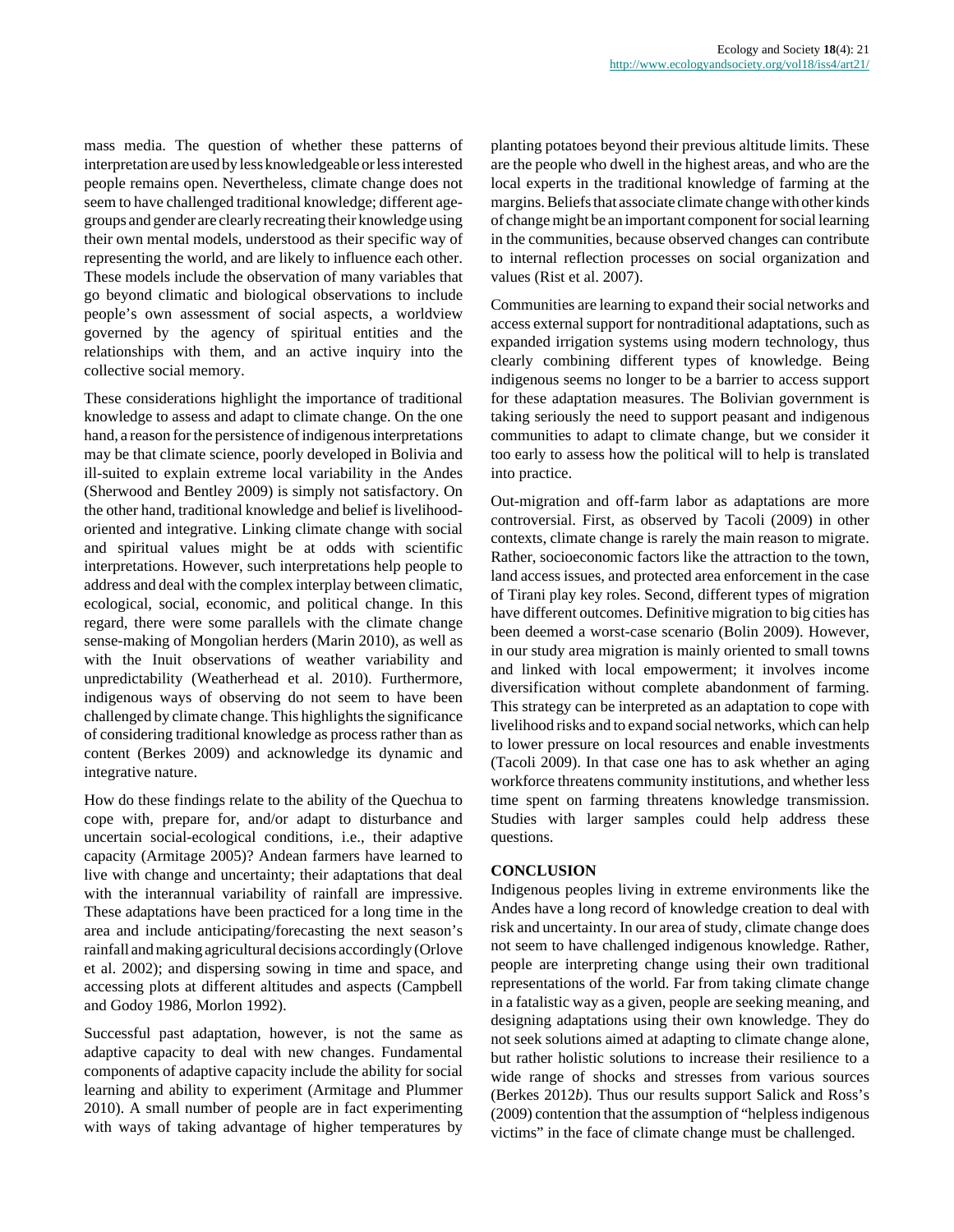Adaptations hinge upon these indigenous ways of interpreting change, which may be summarized as: holding knowledge based on personal experience and practice; focusing on associations between phenomena, making analogies between natural phenomena and living beings; interpreting phenomena as parts of natural cycles, and drawing from past experiences. These considerations make traditional knowledge an important resource to enhance adaptive capacity. In this case, knowledge must be acknowledged as process, emphasizing ways of observing, discussing and interpreting new information. Problem-oriented coproduction of knowledge can take place if both indigenous people and scientists recognize that their knowledge is partial, and apparent contradictions are solved if knowledge is not taken out of its cultural context (Berkes 2012*a*). Furthermore, collaboration between indigenous and scientific knowledge to address more precise time frames of change could be explored.

Whether traditional and nontraditional adaptations described above will lead to successful adaptation strategies will not only depend on the extent of the impact of future climate change, but also on other kinds of change that the communities are facing. These include increasing economic attraction of urban centers, land access issues, and protected area enforcement, which might lead to increased out-migration from the communities and abandonment of farming. Therefore, efforts aimed at enhancing the resilience of the communities should take an integrative approach to these issues. Although it might be difficult or counterproductive to curb out-migration, efforts should focus on enabling families to spend reasonable time in farming, as well as enhancing cooperation and mutual learning between community people and their town-dwelling or urban relatives.

*Responses to this article can be read online at:* [http://www.ecologyandsociety.org/issues/responses.](http://www.ecologyandsociety.org/issues/responses.php/5894) [php/5894](http://www.ecologyandsociety.org/issues/responses.php/5894)

#### **Acknowledgments:**

*We are thankful to the villagers of Chorojo and Tirani, who kindly accepted to answer our questions on how they perceive changes. We also thank our senior field assistants and translators, Felix Quiroga and Elvira Serrano, without whom a deep insight into farmers' perceptions would not have been possible. Boillat's stay at the University of Manitoba has been supported by the Swiss National Science Foundation's (SNSF) Prospective Researchers Program (Grant PBBEP1\_135314). His fieldwork in Bolivia in 2011 was supported jointly by the SNSF, the Swiss National Centre of Competence in Research North-South (http://www.north-south.unibe.ch/), and the University of Manitoba. Berkes' work has been supported by the Social Science and Humanities Research Council of* *Canada and the Canada Research Chairs Program (http:// www.chairs-chaires.gc.ca/).*

## **LITERATURE CITED**

Armitage, D. 2005. Community-based narwhal management in Nunavut, Canada: change, uncertainty, and adaptation. *Society & Natural Resources* 18(8):715-731.

Armitage, D., and R. Plummer, editors. 2010. *Adaptive capacity and environmental governance*. Springer-Verlag, Berlin and Heidelberg, Germany. [http://dx.doi.](http://dx.doi.org/10.1007/978-3-642-12194-4) [org/10.1007/978-3-642-12194-4](http://dx.doi.org/10.1007/978-3-642-12194-4)

Berkes, F. 2009. Indigenous ways of knowing and the study of environmental change. *Journal of the Royal Society of New Zealand* 39(4):151-156. [http://dx.doi.org/10.1080/03014220-](http://dx.doi.org/10.1080/03014220909510568) [909510568](http://dx.doi.org/10.1080/03014220909510568)

Berkes, F. 2012*a*. *Sacred ecology.* Third Edition. Routledge, New York, New York, USA.

Berkes, F. 2012*b*. Understanding uncertainty and reducing vulnerability: lessons from resilience thinking. Pages 27-44 *in* C. E. Haque and D. Etkin, editors. *Disaster risk and vulnerability*. McGill-Queen's University Press, Montréal, Québec, Canada.

Berkes, F., and D. Armitage. 2010. Co-management institutions, knowledge, and learning: adapting to change in the Arctic. *Etudes/Inuit/Studies* 34:109-131. [http://dx.doi.](http://dx.doi.org/10.7202/045407ar) [org/10.7202/045407ar](http://dx.doi.org/10.7202/045407ar)

Berkes, F., J. Colding, and C. Folke. 2000. Rediscovery of traditional ecological knowledge as adaptive management. *Ecological Applications* 10(5):1251-1262. [http://dx.doi.](http://dx.doi.org/10.1890/1051-0761(2000)010[1251:ROTEKA]2.0.CO;2) [org/10.1890/1051-0761\(2000\)010\[1251:ROTEKA\]2.0.CO;2](http://dx.doi.org/10.1890/1051-0761(2000)010[1251:ROTEKA]2.0.CO;2)

Boillat, S. 2007. *Traditional ecological knowledge, land use and ecosystem diversity in the Tunari National Park (Bolivia). An ethnoecological approach to dialogue between traditional and scientific ecological knowledge*. Dissertation. University of Bern, Bern, Switzerland.

Boillat, S., S. Rist, E. Serrano, D. Ponce, and J. Delgadillo. 2008. Struggling 'ontological communities': transformations of conservationists' and peasants' discourses in the Tunari National Park in Bolivia. Pages 37-80 *in* M. Galvin and T. Haller, editors. *People, protected areas and global change: participatory conservation in Latin America, Africa, Asia and Europe.* Geographica Bernensia, Bern, Switzerland.

Boillat, S., E. Serrano, S. Rist, and F. Berkes. 2013. The importance of place names in the search for ecosystem-like concepts in indigenous societies: an example from the Bolivian Andes. *Environmental Management* 51(3):663-678. <http://dx.doi.org/10.1007/s00267-012-9969-4>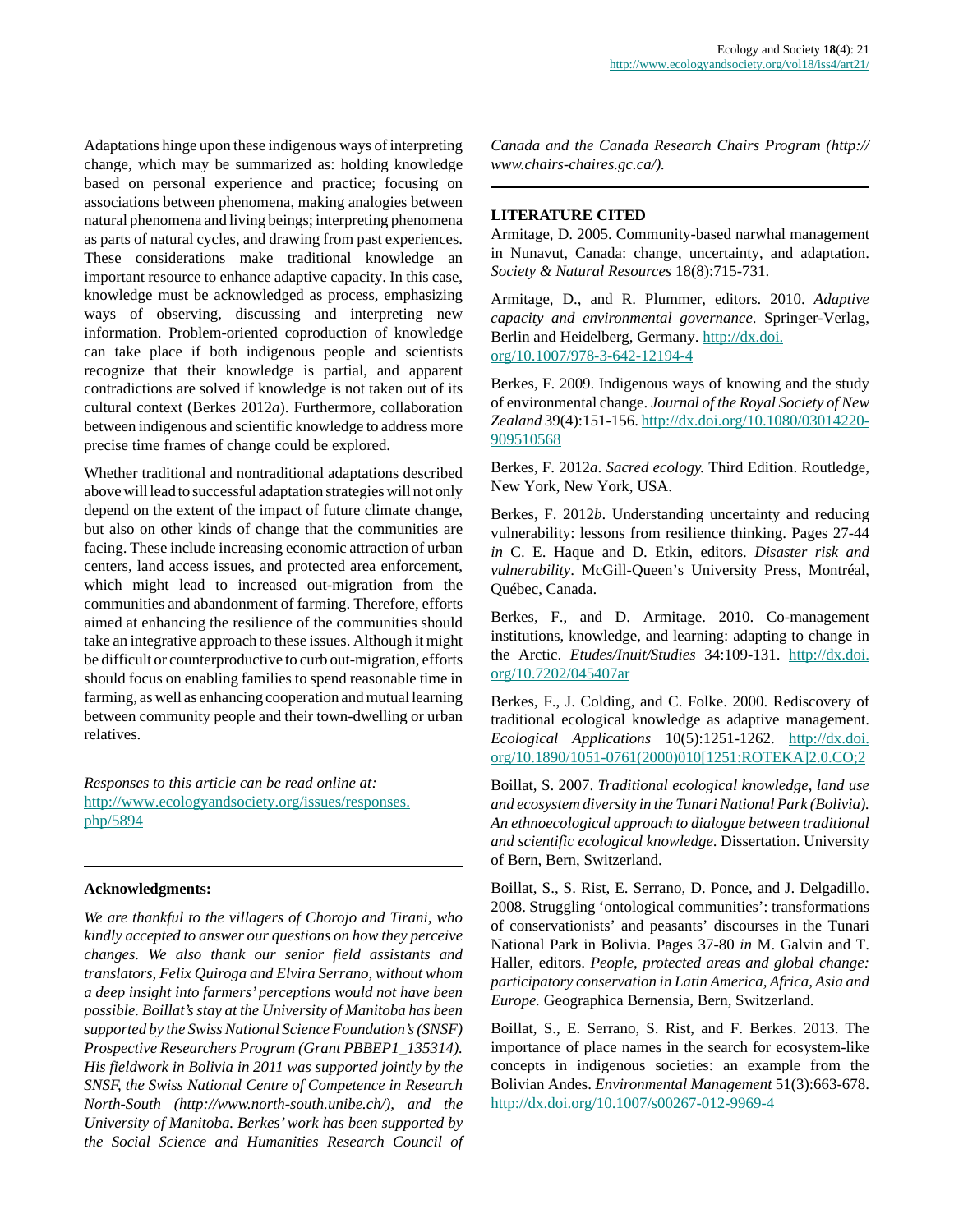Bolin, I. 2009. The glaciers of the Andes are melting: indigenous and anthropological knowledge merge in restoring water resources. Pages 228-239 *in* S. A. Crane and M. Nuttall, editors. *Anthropology and climate change: from encounters to actions.* Left Coast Press, Walnut Creek, California, USA.

Bottazzi, P., and S. Rist. 2012. Changing land rights means changing society: the sociopolitical effects of agrarian reforms under the government of Evo Morales. Journal of Agrarian Change 12(4):528-551. [http://dx.doi.org/10.1111/](http://dx.doi.org/10.1111/j.1471-0366.2012.00367.x) [j.1471-0366.2012.00367.x](http://dx.doi.org/10.1111/j.1471-0366.2012.00367.x)

Campbell, B., and R. A. Godoy. 1986. Commonfield agriculture: the Andes and medieval England compared. Pages 323-358 *in* D. Bromley, D. H. Feeny, J. L. Gilles, W. T. Gladstone, B. J. Lausche, M. A. McKean, R. J. Oakerson, E. Ostrom. P. E. Peters, C. F. Runge, J. T. Thomson, editors. *Proceedings of the Conference on Common Property Resource Management* (Annapolis, 1985). National Academy Press for the National Research Council, Washington, D.C., USA.

Chirveches, M. 2006. *Percepción campesina del clima y gestión de riesgo en la actividad agropecuaria en el Parque Nacional Tunari. El caso de las comunidades de Tirani (municipio de Cercado) y Chorojo (municipio de Sipe Sipe).* Thesis. AGRUCO-Universidad Mayor de San Simón, Cochabamba, Bolivia.

Condarco, R., and J. Murra. 1987. *La teoría de la complementariedad vertical eco-simbiótica.* HISBOL, La Paz, Bolivia.

Flores Galindo, A., H. Willie, C. F. Walker, and C. Aguirre. 2010. *In search of an Inca: identity and utopia in the Andes.* Cambridge University Press, Cambridge, UK.

Folke, C., J. Colding, and F. Berkes. 2003. Synthesis: building resilience and adaptive capacity in social-ecological systems. Pages 352-387 *in* F. Berkes, J. Colding, and C. Folke, editors. *Navigating social-ecological systems.* Cambridge University Press, Cambridge, UK. [http://dx.doi.org/10.1017/](http://dx.doi.org/10.1017/CBO9780511541957.020) [CBO9780511541957.020](http://dx.doi.org/10.1017/CBO9780511541957.020)

Gottfried, M., H. Pauli, A. Futschik, M. Akhalkatsi, P. Barancok, J. L. B. Alonso, G. Coldea, J. Dick, B. Erschbamer, M. R. Fernández Calzado, G. Kazakis, J. Krajci, P. Larsson, M. Mallaun, O. Michelsen, D. Moiseev, P. Moiseev, U. Molau, A. Merzouki, L. Nagy, G. Nakhutsrishvili, B. Pedersen, G. Pelino, M. Puscas, G. Rossi, A. Stanisci, J.-P. Theurillat, M. Tomaselli, L. Villar, P. Vittoz, I. Vogiatzakis, and G. Grabherr. 2012. Continent-wide response of mountain vegetation to climate change. *Nature Climate Change* 2:111-115. [http://dx.](http://dx.doi.org/10.1038/nclimate1329) [doi.org/10.1038/nclimate1329](http://dx.doi.org/10.1038/nclimate1329)

Gustafson, B. 2009. *New languages of the state: indigenous resurgence and the politics of knowledge in Bolivia (Narrating Native Histories).* Duke University Press, Durham, North Carolina, USA.

Healey, S. 2009. Ethno-ecological identity and the restructuring of political power in Bolivia. *Latin American Perspectives* 36(4):83-100. [http://dx.doi.org/10.1177/00945-](http://dx.doi.org/10.1177/0094582X09338590) [82X09338590](http://dx.doi.org/10.1177/0094582X09338590)

Intergovernmental Panel on Climate Change (IPCC) 2007. *Climate change 2007: synthesis report. Contribution of Working Groups I, II and III to the Fourth Assessment Report of the Intergovernmental Panel on Climate Change.* Core Writing Team, R. K. Pachauri, and A. Reisinger, editors. IPCC, Geneva, Switzerland. [online] URL: [http://www.ipcc.](http://www.ipcc.ch/publications_and_data/publications_ipcc_fourth_assessment_report_synthesis_report.htm) [ch/publications\\_and\\_data/publications\\_ipcc\\_fourth\\_assessm](http://www.ipcc.ch/publications_and_data/publications_ipcc_fourth_assessment_report_synthesis_report.htm)[ent\\_report\\_synthesis\\_report.htm](http://www.ipcc.ch/publications_and_data/publications_ipcc_fourth_assessment_report_synthesis_report.htm)

Leichenko, R., and K. O'Brien. 2008. *Environmental change and globalization: double exposures.* Oxford University Press, New York, New York, USA. [http://dx.doi.org/10.1093/](http://dx.doi.org/10.1093/acprof:oso/9780195177329.001.0001) [acprof:oso/9780195177329.001.0001](http://dx.doi.org/10.1093/acprof:oso/9780195177329.001.0001)

Lynam, T., and K. Brown. 2011. Mental models in humanenvironment interactions: theory, policy implications, and methodological explorations. *Ecology and Society* 17(3): 24. <http://dx.doi.org/10.5751/ES-04257-170324>

Marengo, J. A., J. D. Pabón, A. Díaz, G. Rosas, G. Ávalos, E. Montealegre, M. Villacis, S. Solman, and M. Rojas. 2011. Climate change: evidence and future scenarios for the Andean region. Pages 110-127 *in* S. Herzog, R. Martinez, P. M. Jorgensen, and H. Tiessen, editors. *Climate change and biodiversity in the tropical Andes.* IAI-SCOPE-UNESCO, Paris, France.

Marin, A. 2010. Riders under storms: contributions of nomadic herders' observations to analysing climate change in Mongolia. *Global Environmental Change* 20:162-176. [http://](http://dx.doi.org/10.1016/j.gloenvcha.2009.10.004) [dx.doi.org/10.1016/j.gloenvcha.2009.10.004](http://dx.doi.org/10.1016/j.gloenvcha.2009.10.004)

Marin, A., and F. Berkes. 2013. Local people's accounts of climate change: to what extent are they influenced by the media? *Wiley Interdisciplinary Reviews: Climate Change* 4:1-8.<http://dx.doi.org/10.1002/wcc.199>

Miller, A. M., and I. Davidson-Hunt. 2010. Fire, agency and scale in the creation of aboriginal cultural landscapes. *Human Ecology* 38:401-414. <http://dx.doi.org/10.1007/s10745-010-9325-3>

Morlon, P. 1992. *Comprendre l'agriculture paysanne dans les Andes centrales*. INRA Editions, Paris, France.

Nakashima D. J., K. Galloway, M. McLean, H. D. Thrulstrup, A. Ramos Castillo, and J. Rubis. 2012. *Weathering uncertainty: traditional knowledge for climate change assessment and adaptation.* UNESCO, Paris, France.

Navarro, G., and M. Maldonado. 2002. *Geografía ecológica de Bolivia, vegetación y ambientes acuáticos.* Centro de Ecología Simón I. Patiño, Santa Cruz de la Sierra, Bolivia.